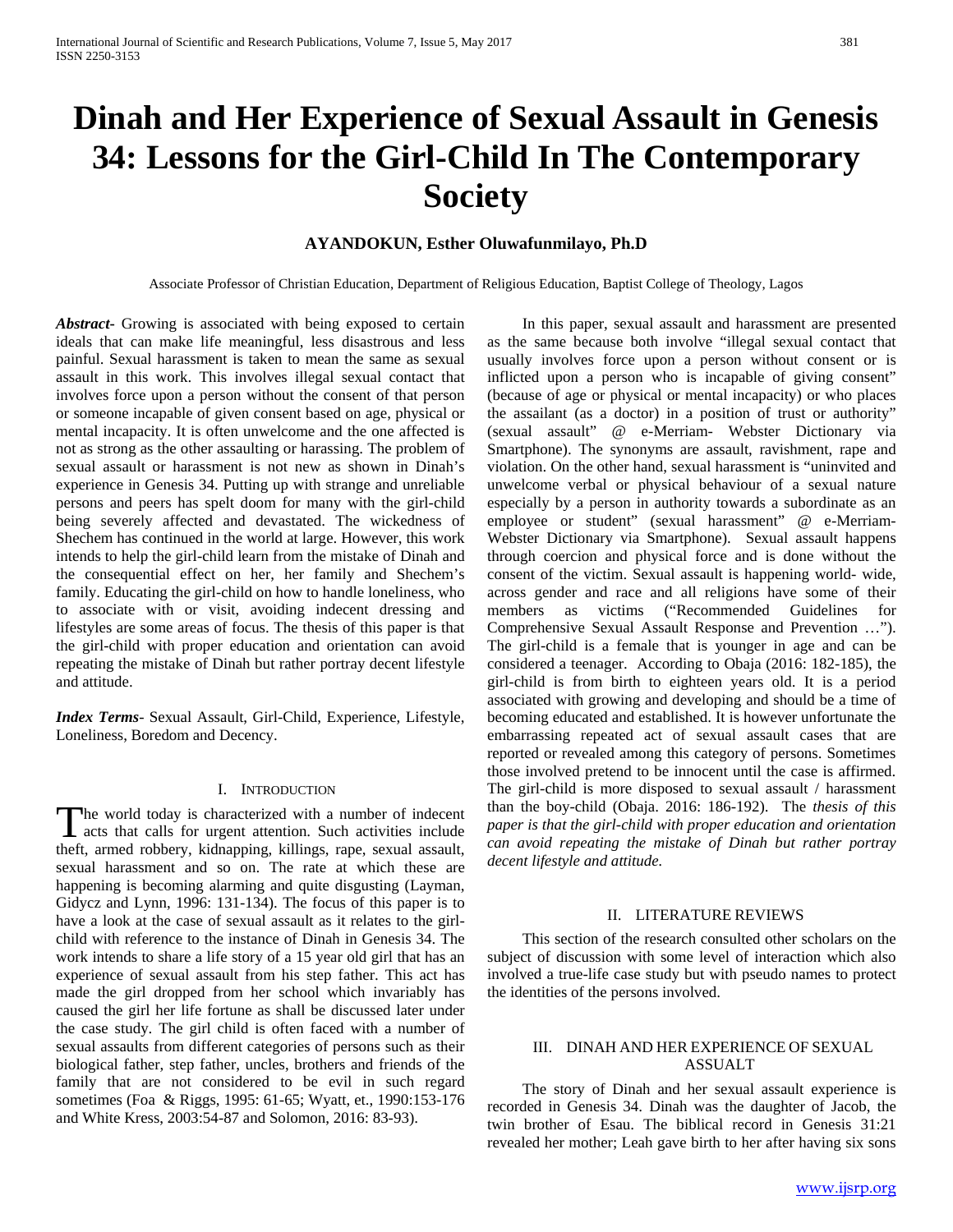for Jacob making Leah the seventh child and the only girl in the family. Afterwards, God remembered Rachel and she had two sons, Joseph and Benjamin. The maids of Leah and Rachel also had additional sons for Jacob. Invariably, Dinah was the only girl in that home and may desire to have some time with her mates. The incidence occurred when Dinah went out to visit other women in her environment when she was sexually assaulted by Shechem, the son of Hamor the Hivite, the prince of the country. Instead of following the procedure of wooing and marrying her, he jumped on her at first sight and violated her which also means rape (Genesis 34:1-2 (NKJV).

 Amazingly, Shechem did what he supposed to do first in vs 3 by speaking softly to Dinah expressing his love for her. In vs 4, Shechem spoke to his father to ask for Dinah as a wife from her father and relatives. The action of Shechem met with the anger of Jacob and his sons for the defilement of Dinah which was against the practice of the Jews. This unwelcome attitude of Shechem eventually resulted in total elimination and destruction of Shechem and his family as shown in the remaining parts of Genesis 34. Dinah is the real focus in this passage and this is because of the sexual assault she went through. Some questions that can come to mind quickly are: Why should Dinah go out to visit the women of the land? Why did she go alone? Why can't she shout out for help and so on?

 An in depth study of the passage reveals Dinah should have her freedom to move out but she was unaware that those in her community can attack her violently like that. Definitely, she was not prepared and nothing shows she gave her consent. Rather, Shechem came upon her forcefully and definitely with violence that she could not handle. While some commentators felt the action of Shechem was not a rape issue, this writer considering the words used by different bible versions such as "violated her, defiled her, humbled her, seized her, disgraced her, took her and lay with her by force etc revealed instance of sexual assault. She should be in her teen's years at that period of the incidence and cannot have enough power, energy or strength to resist Shechem. Shechem therefore is to be blamed for all that happened then and after considering the subtle way Jacob's children killed and exterminated Shechem' s family (Genesis 34: 5-31 NKJV).

 The innocent action of Dinah by her visit to the women of the land places caution on what to watch, where to go and who to move with for the girl-child and women folk. This is because those who seem to appear as friends can eventually have evil intentions. The vulnerability of the girl-child requires that they should be watchful, sensitive and alert to scenes around that can be dangerous.

### IV. CASE STUDY OF ADESEWA OLATUNDE

 Adesewa Olatunde is a pseudo name for the victim of sexual assault that is narrated in this study. Adesewa is a daughter to Adebimpe who was also deceived into sexual relationship according to her story by her boyfriend who pretended to be a single man in the year 2000. The relationship led to the pregnancy of Adesewa who was born in September 2001. Adebimpe later discovered her man already had a wife with five children. She lived with the first wife, their children and her man but had to be withdrawn by her own mother because of the mal-treatment melted to her by the first wife. Adebimpe lived with her mother until she got another man who never paid her dowry until this moment of report after sixteen years of marriage (probably co-habitation because they were never married legally). Adesewa lived with her mother and her stepfather and was taken care of. She grew with her mother's siblings but Adebimpe never knew her husband has been sleeping with her daughter until four years later.

 According to the pathetic story, Adebimpe's husband deflowered Adesewa. The young girl has been warned strictly by her step father never to share the story or experience with anyone. Luck ran against the man when the girl, Adesewa narrated the ordeal when she was given serious beating because of her truancy in school. Adesewa usually leaves home for days and weeks not knowing it was her step-father that usually camp her in another rented apartment for sexual activities. She narrated how her step father bought her phone which he uses to call her and arrange for their meeting; the girl, Adesewa narrated how much pampering and gifts that she has been receiving from her step-father. Adesewa became addicted to sex to the extent that she has other boys and men outside who usually sleep with her on regular basis for a token or some gifts. As at the time of this report, Adesewa has been impregnated and it was difficult to determine who owns the baby. In fact, the person Adesewa identified as the father of her baby is another teenager of about seventeen years whose parents are still furious, angry and violent because their underground investigation made them suspected the pregnancy could have been that of his step-father.

 However, because the teen boy accepted that he slept with Adesewa, the baby has been taken but the mother has gone back to her brother leaving behind about two months old baby. The pathetic story is such that the girl, Adesewa is now out of school, not in any apprenticeship relationship but has become a burden to the immediate family. The plan by her family is to make her go back to school if she cooperates with them. What a wicked act committed by her step father who exposed a child of about twelve years to early sex. As at this moment of writing, the girl is just sixteen years old and already had her first child in May 2016 (Gbadamosi 2016).

### V. CAUSES OF SEXUAL ASSAULT IN TODAY'S WORLD

 The fact that cannot be pushed aside is that there are a number of statistics on sexual abuse, assault, harassment and rape all over the world. There is no country of the world that is immune. It is a prevalent act that is still difficult to know precisely those affected because it is not often reported. However, casual observation and underground discussions revealed many girls and women face this experience almost on a daily basis. In advanced nations, few reports as presented by the studies by [David Finkelhor,](http://www.unh.edu/ccrc/researchers/finkelhor-david.html) Director of the Crimes against [Children Research Center,](http://www.unh.edu/ccrc/about/index.html) show that:

- 1 in 5 girls and 1 in 20 boys is a victim of child sexual abuse;
- Self-report studies show that 20% of adult females and 5-10% of adult males recall a childhood sexual assault or sexual abuse incident;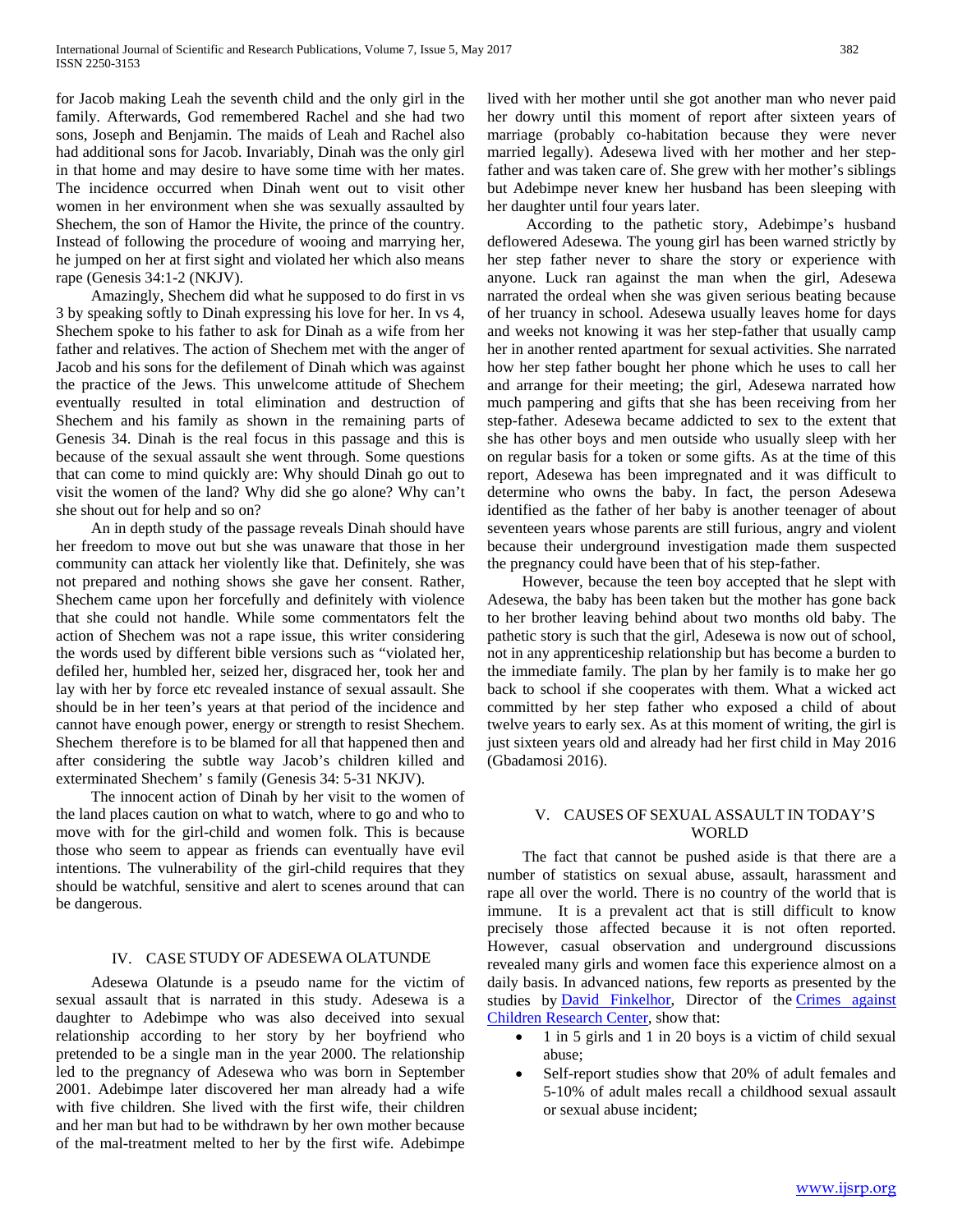- During a one-year period in the U.S., 16% of youth ages 14 to 17 had been sexually victimized;
- Over the course of their lifetime, 28% of U.S. youth ages 14 to 17 had been sexually victimized;
- Children are most vulnerable to CSA between the ages of 7 and 13 (David Finkelhor, "Child Sexual Abuse Statistics"  $\omega$ [https://victimsofcrime.org/media/reporting-on-child](https://victimsofcrime.org/media/reporting-on-child-sexual-abuse/child-sexual-abuse-statistics)[sexual-abuse/child-sexual-abuse-statistics\)](https://victimsofcrime.org/media/reporting-on-child-sexual-abuse/child-sexual-abuse-statistics).

 Reports of sexual assault and harassment have continued to be a form of threat to the girl child from those who are not too far from them. Those who assault them are sometimes relatives, friends, colleagues and neighbours. Persons who endanger them through sexual assault are not considered suspects initially because they often pretend to be nice to their victims. Sexual assault therefore occur in homes, or that of relatives, in a car, at a party, club, or other gathering, school, workplace, doctor's office, or personal office of the one who did the assault (Frazier, 2000: 204). Many girls and women cover up their experiences of sexual assault because of shame which ordinarily should not be. Opening up by victims helps counselors, parents, medical practitioners and others who care. It is unfortunate that despite measures put up many years ago to eliminate and reduce sexual assault; it has continued to be a reoccurring incidence. The girlchild is expected to be at alert to recognize signs that can lead to sexual assault and flee such persons or environment. In addition, the girl—child and younger girls generally should avoid deliberate involvement in early sexual activities (Onaolapo, 2016:117-130). Few causes of sexual assault and harassment include:

 *Lack of godly training and modeling-* Younger girls who are exposed to rough and ungodly lifestyles are usually prone to sexual assault. As at the time of this research, two girls knocked at the door of the researcher and asked for help. Upon some inquiry, the ladies said their mother died some years ago and their father who has three wives is not taken care of them. The older one is about sixteen or eighteen years, she already had a baby and is not with the man that impregnated her. According to the story of the older one, five of them are living with their grandmother who could not provide adequately for their meals resulting in begging around. Girls in similar situation are often exposed to sexual activities too early and too soon according to Onaolapo (2016:117-130) and such reveals the home is weak in appropriate training and modeling.

 *Ungodly company and visitation-* The age of civilization and freedom make some girls to move out freely and sometimes without restriction. Those unfortunate have become prey in the hands of wicked and violent men who have no restriction when it comes to the issue of sex. Continuous association with ungodly people will mar the future of young girls when early prevention and caution are not introduced. Visiting indiscriminately is also very dangerous and harmful for younger girls. There are reports of kidnap; ritual acts on daily basis to the extent that even when a girl-child is not raped could become victim in the hands of ritualists and this also call for needed caution.

 *Covetousness of the girl-child-* We live in a world that is engrossed in materialism. Many girls who are not very disciplined are sometimes enticed by gifts that are considered prey from those who afterwards molest the girl-child. Insatiable appetites for food, clothes, shoes and some other lady stuff can lure such girls into the hands of those who will sexually assault them. Some in-disciplined girls in primary, secondary and higher institutions are known for such acts. When this happens, the greediness and covetousness of the girls are considered the major cause of sexual assault.

 *Reckless and indecent lifestyle-*Today, reckless and indecent lifestyles are in vogue. These are considered being fashionable, knowledgeable and civilized. On the contrary, there is nothing good that comes of such attitude and way of life. Girls who live reckless and indecently have stories of regret, pains, cry, agony and frustration especially when they are dumped by those they think have flair for them. *Lack of self-discipline on the part of the girl-child and inability to resist what is not ideal*  will bring trauma. Instead, learning to have satisfaction with the little parents and guardians can offer will be helpful. Barna (2001: 21-44) revealed that the younger generation are combating with numerous lifestyles and influences that are sometimes negative. Such are the influences of media, peer groups, musical preferences and internet etc.

 *Impact of Media- Social media, television, movies, sexy and worldly songs –* the exposures that are impacting all children from media are too numerous to mention. Adversely, the girlchild has been tempted to attempt trying what is seen in the movies, on T.V and worldly songs. Those who have not been too disciplined to say no to some enticements are already victims and will remain preys in the hands of those who have the tendency of assaulting them ("Violence against the Girl Child" @ [http://www.stopvaw.org/violence\\_against\\_the\\_girl\\_child..](http://www.stopvaw.org/violence_against_the_girl_child)."; Barna, 2001: 21-44).

### VI. TOWARDS AVOIDING THE TROUBLE OF SEXUAL ASSAULT

 *Love God and the holiness attached to the knowledge of God-* The Christian experience is such that younger girls are to be brought up in the way of the Lord. Deuteronomy 6: 4-9 known as the Shema has enough direction on bringing up the younger generation (male and female) in the way of God. Teaching growing girls and boys to love and fear God has the tendency of helping them flee all appearances of evil (Ayanrinola, 2013: 205-208).

 *Avoid ungodly peer influence and company*- Dinah was in the wrong place at the wrong time. Younger girls are expected to watch where they go and who they moved with because such carelessness can spell doom for the life of the victim (Genesis 34:1). Many age mates of young girls can serve as traps and should be avoided as much as possible by the girl- child. In addition, ungodly peers that can make life miserable are not to be pitched tent with for any reason.

 *Speak with your parents on sexual assault experience early enough-* In the case of Adesewa as narrated above, the case could not have become worsened if the girl had been educated earlier to speak out her experiences. Contrary, her quietness and supposed secrecy destroyed her life except she determined to rewrite her own life story. There are many girls outside there who are victims of sexual assault in the hands of those very close to them. Ayandokun (2013: 157-166) advises parents on guidelines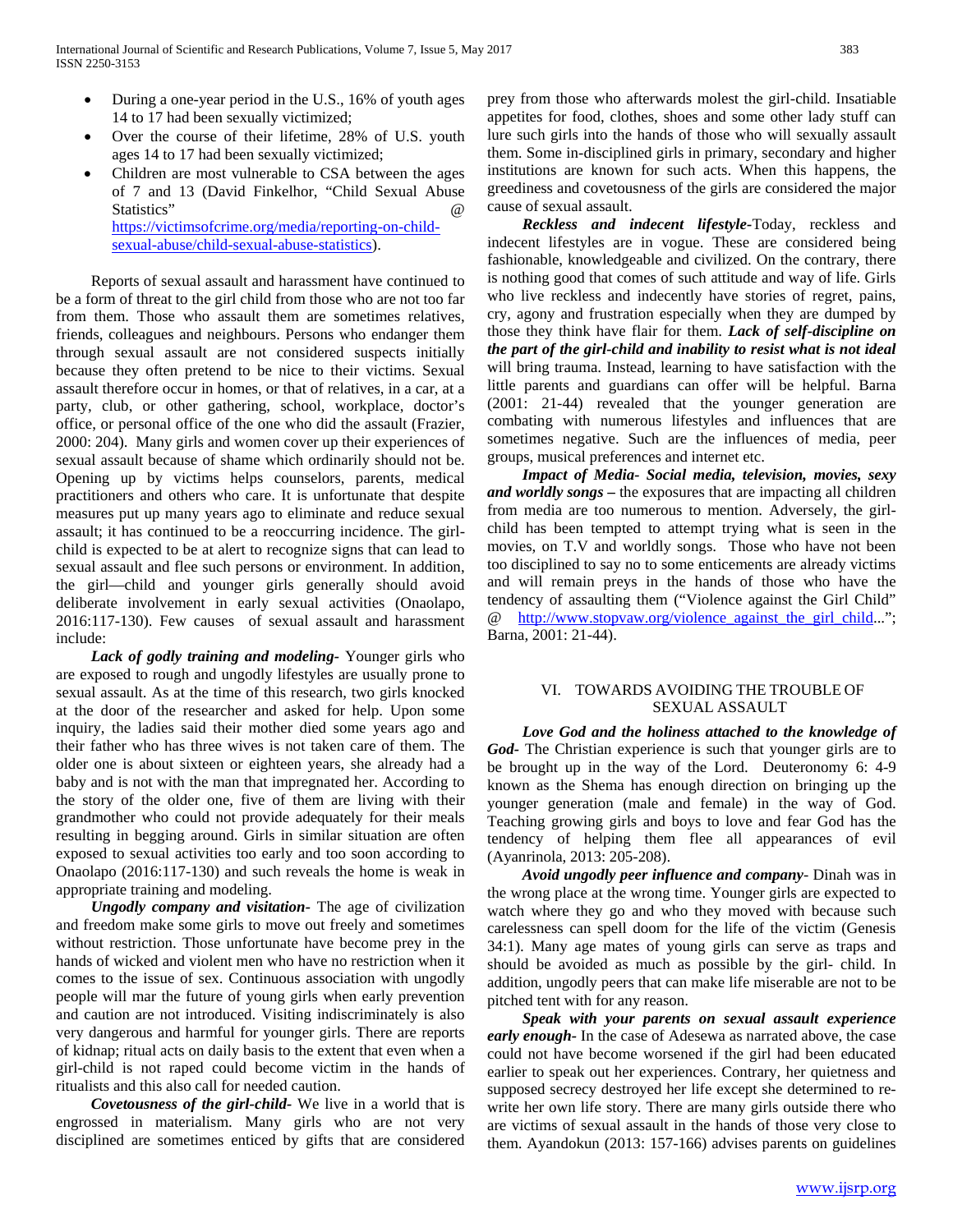that can be adopted in overcoming negative peer group influences.

 *Call for help where possible-*Girls and younger ladies are to be educated and given needed orientation to shout and cry for help when traits of sexual assault are perceived or apparent. There could be someone very close who can be of help which the girl-child can call on. In instances where the life of a child is threatened, once beaten should not be allowed to happen again. The girl-child deserves to be protected to become greater persons in the nearest future ("The Worth of a Girl-Child" *Proclaim*, 2016: 25-27).

 *Use Joseph's style of fleeing-* Genesis 39 revealed the story of Joseph and his experience with his master's wife, Potiphar. Specifically, Potiphar's wife had interest in Joseph; upon his refusal, the woman wanted to force him to bed. The quick and smart response of Joseph was by fleeing. This single act brought pain to Joseph but the story revealed God eventually vindicated Joseph. The style of fleeing as much as possible is often encouraged if possible (Genesis 39: 1-23 NKJV). An in-depth youth ministry has the capacity to orientate younger ones on appropriate attitude to sex as seen in Joseph's style (Oyelade, 2012: 9-12).

 *Report Cases or Instances of Sexual Assault-* since most of sexual assault comes from people who are friendly, familiar and are sometimes relatives reveal the reason why the cases or instances call for being reported so that such reports will help in designing strategies for others not to become victim of sexual assault ("Sexual Assault: What Every Girl Should Know…" @ [http://www.sackingston.com.](http://www.sackingston.com/).). Koss, Mary and Mary Achillies citing Coker, (2004: 1331-1353) revealed that perpetrators could also be provided with restorative justice with the hope that they will not continue in such acts. This concept is biblical and in line with Jesus' response to the woman caught in adultery in John 8: 1-11 when Jesus asked the woman to go and sin no more.

*Educate the girl-child on appropriate sex life – Okpara* (2015) affirm that,

 There is also the issue of safety and security in schools; girls tend to suffer violence. From ages 15 and 24, about one out of every three girls have suffered violence one way or the other, either through sexual harassment, rape or incest. So it is important for the government to address the issue of sexual education, provide incentives for girls to complete in primary and secondary schools.

 Here, the role of parents, pastors, teachers, adults & counselors are considered without excluding the role of the government. While both genders can experience the trouble of sexual assault, the girl-child is more vulnerable than the boychild. As the girls grow in homes, churches, schools and in the community, they need to be taught and enlightened on what to watch and signs to identify to avoid inappropriate sex experience. This can also be made possible by proper education and orientation (Garland, N. D: 1-20). Parents, pastors, teachers and people who protect the girl-child should not fold hands in this regard and some other issues concerning the girl-child worldwide ("Attitude toward a Girl-Child" 2016: 24-25).

### VII. EDUCATING THE GIRL –CHILD TO LEARN FROM THE EXPERIENCE OF DINAH

 There is urgent need to provide a kind of orientation for the girl-child on appropriate lifestyles that reduces sexual assault. The story of Dinah revealed she visited with the women of the land which probably showed she did not know them very well. They are not people to be trusted because the story did not reveal their attempt to protect her despite the fact that she went out to visit them. Moving out in a wrong dimension has negative consequences. Ordinarily, supposed freedom that Dinah thought she could have landed her in disgrace, shame and unnecessary sexual assault. As a virgin, she was violated and assaulted bringing humiliation to her family. Any movement or association that can lead to harassment should be avoided by all persons but most especially by the female persons and the girl-child in the context of this research. Ayanrinola advised that providing early and adequate nurture for the younger girls and even boys are helpful to build godly foundation and the walls of the life of each child from evil predators (Ayanrinola, 2013:199-204).

 A girl-child should be given needed orientation that instead of being home property, she can become valued, cherished, make informed decisions about her life, career, who to marry and what to become in life. Dinah made a wrong choice though she is not to be blamed 100% for the calamity that befell her but shared in that scene because of her action which was not considered appropriate. The story did not reveal she took any permission; maybe she could have been escorted by one of her siblings. This is a lesson for the girl-child to reduce walking alone especially in places not considered secure. Loneliness should also be handled wisely as much as possible. Keeping watchful eyes on the environment and the types of persons around can save the girl – child sometimes from unnecessary sexual assault (Young, 2014: 62-92).

 Dinah was violated against her wish and desire. Her cherished virginity was tampered with. There are many ladies who have had such brutal experiences; some were able to overcome the trauma because of persons around them who provided support, succor, encouragement and hope that life still worth's it after all. Many others having been traumatized could not make meaning out life. Some eventually developed emotional distress that destroyed their life's ambitions and careers. We live in a world where sex is considered as fun even when it does not involve assault. Many young girls who are expected to keep themselves pure have allowed men to violate them for ephemeral things. Though this was not the story of Dinah but the experience should make the girl-child avoid actions that can lead to their being violated sexually. Providing effective teaching on how to live will help the girl-child become fulfilling and goal-oriented (Horton, 1992:15-30).

### VIII. RESEARCH ELABORATIONS

 The researcher in an attempt to test the research topic empirically sent out 100 questionnaires shared among teenagers and youths during teens' and youth program at Victory Baptist Church, Owu, Agbowa, Lagos State, Nigeria on March 16<sup>th</sup>, 2017, among selected pastors in Baptist College of Theology, Lagos and members of Baptist churches in selected sections of Lagos State, Nigeria. This was done through simple random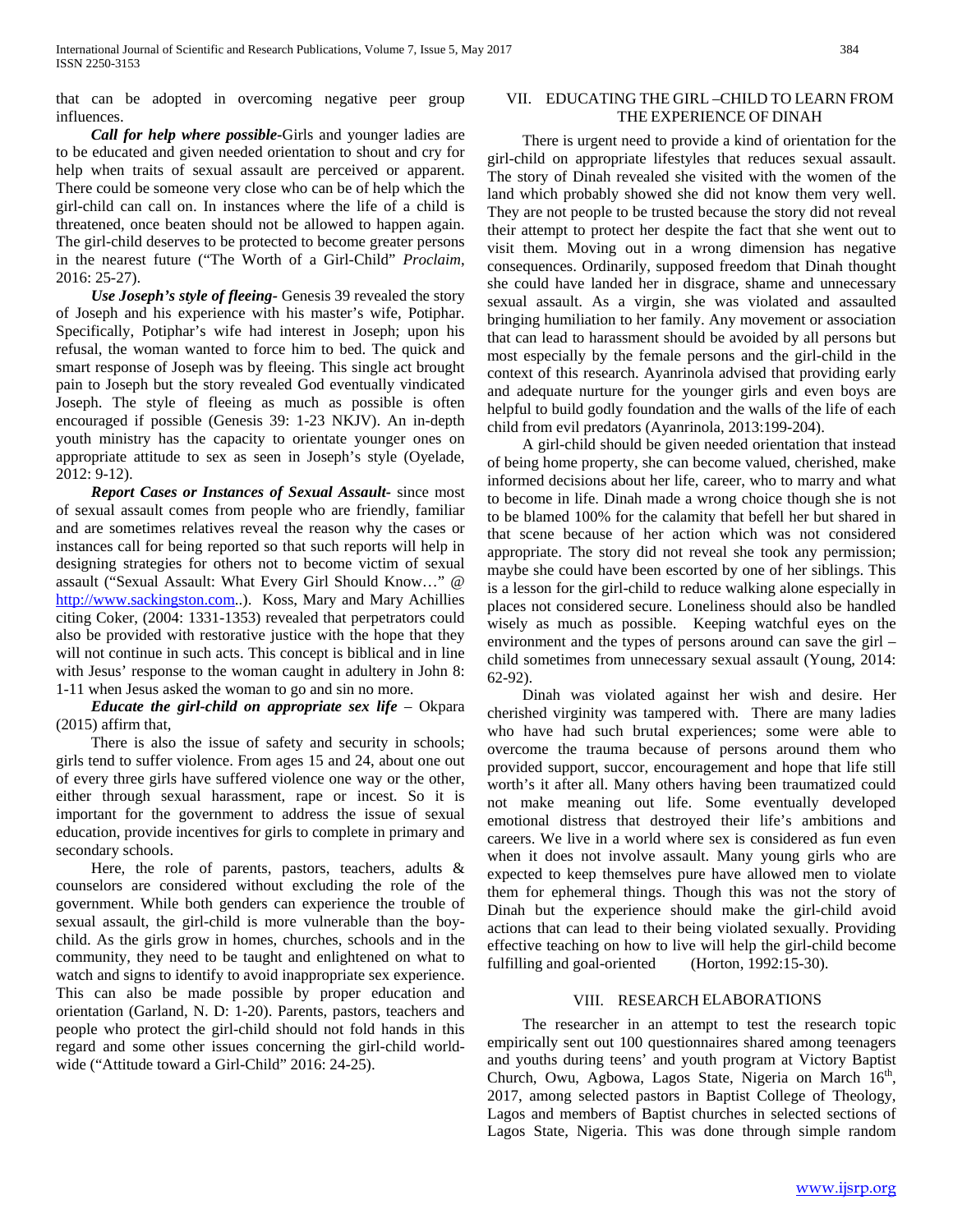sampling. A total of 84 questionnaires were returned which gave 84% that is considered reliable to analyze. The respondents were female and male teenagers, youths and adult males and females. The biographical tables were considered not necessary in this type of research. However, from the questionnaires, the tables drawn were on, *Understanding the Concept of Sexual Assault or Harassment, Problems Emerging from Sexual Assault or Harassment, Causes of Sexual Assault or Harassment, Strategies to Deal with Sexual Assault or Harassment and Educating the Girl –Child to Learn from the Experience of Dinah.*

## **Table 1:** *Understanding the Concept of Sexual Assault or Harassment*

|                |                              |        |           |              |              |              |              | uuun<br><b>TOT</b>    |
|----------------|------------------------------|--------|-----------|--------------|--------------|--------------|--------------|-----------------------|
| NO             | <b>Statements</b>            | A      | <b>SA</b> | D            | <b>SD</b>    | <b>Total</b> |              | many with             |
| 1              | It involves                  | 34     | 48        | 1            | 1            | 84           |              | the<br>girl-          |
|                | illegal                      | 40.48% | 57.14%    | 1.19%        | 1.19%        |              |              | child                 |
|                | sexual                       |        |           |              |              |              |              | severely              |
|                | contact that                 |        |           |              |              |              |              | affected              |
|                | involves                     |        |           |              |              |              |              | and                   |
|                | force upon                   |        |           |              |              |              |              | devastated            |
|                | person<br>a                  |        |           |              |              |              |              |                       |
|                | without the                  |        |           |              |              |              |              | Table 1 reve          |
|                | consent of                   |        |           |              |              |              |              | understand the con    |
|                | that person.                 |        |           |              |              |              |              | an indication that    |
| $\overline{2}$ | It is often                  | 35     | 42        | $\tau$       |              | 84           |              | therefore calls for a |
|                | unwelcome                    | 41.67% | 50%       | 8.33%        |              |              |              |                       |
|                | and the one                  |        |           |              |              |              |              | <b>Table 2: Prol</b>  |
|                | affected is                  |        |           |              |              |              |              |                       |
|                |                              |        |           |              |              |              |              |                       |
|                | not<br>as                    |        |           |              |              |              |              |                       |
|                | strong<br>as<br>other<br>the |        |           |              |              |              | $\bf NO$     | <b>Statements</b>     |
|                |                              |        |           |              |              |              | 6            | Those                 |
|                | assaulting                   |        |           |              |              |              |              | affected ca           |
|                | or                           |        |           |              |              |              |              | the<br>have           |
|                | harassing.                   |        |           |              |              |              |              | lives<br>caugl        |
| 3              | It is also an                | 30     | 42        | 5            | 7            | 84           |              | short<br>b            |
|                | uninvited                    | 53.72% | 50%       | 5.95%        | 8.33%        |              |              | untimely              |
|                | and                          |        |           |              |              |              |              | death.                |
|                | unwelcome                    |        |           |              |              |              | 7            | Those                 |
|                | verbal<br><b>or</b>          |        |           |              |              |              |              | affected ca           |
|                | physical                     |        |           |              |              |              |              | be                    |
|                | behaviour                    |        |           |              |              |              |              | endangered            |
|                | of a sexual                  |        |           |              |              |              |              | by contactin          |
|                | nature                       |        |           |              |              |              |              | STDs.                 |
|                | especially                   |        |           |              |              |              | 8            | Having                |
|                | by a person                  |        |           |              |              |              |              | unwanted              |
|                | in authority                 |        |           |              |              |              |              | pregnancy             |
|                | towards<br>a                 |        |           |              |              |              |              | can<br>caus           |
|                | subordinate                  |        |           |              |              |              |              | dropping or           |
|                | as<br>an                     |        |           |              |              |              |              | of school.            |
|                | employee                     |        |           |              |              |              | $\mathbf{Q}$ | The                   |
|                | or student.                  |        |           |              |              |              |              | molestation           |
| 4              | Sexual                       | 33     | 49        | $\mathbf{1}$ | $\mathbf{1}$ | 84           |              | can<br>caus           |
|                | assault<br>is                | 35.71% | 58.33%    | 1.19%        | 1.19%        |              |              | pain,                 |
|                | happening                    |        |           |              |              |              |              | disgrace an           |
|                | world-                       |        |           |              |              |              |              | defilement.           |
|                | wide,                        |        |           |              |              |              | 10           | The                   |
|                | across                       |        |           |              |              |              |              | experience            |
|                | gender and                   |        |           |              |              |              |              |                       |
|                |                              |        |           |              |              |              |              | dangerous             |

|   | race and all<br>religions<br>have some<br>of their<br>members<br>as victims.                                                                                                     |              |              |                         |    |
|---|----------------------------------------------------------------------------------------------------------------------------------------------------------------------------------|--------------|--------------|-------------------------|----|
| 5 | Putting up<br>with<br>strange and<br>unreliable<br>persons<br>and peers<br>has spelt<br>doom for<br>many with<br>the girl-<br>child<br>severely<br>affected<br>and<br>devastated | 38<br>45.24% | 44<br>52.38% | $\overline{2}$<br>2.38% | 84 |

eals a larger percentage of the respondents ncept of sexual assault and harassment. This is it is a recurrent experience world-wide. It an appropriate response.

## **Dems Emerging from Sexual Assault or Harassment**

|                | NO             | <b>Statements</b>             | $\mathbf{A}$ | <b>SA</b> | $\mathbf{D}$ | SD | <b>Total</b> |
|----------------|----------------|-------------------------------|--------------|-----------|--------------|----|--------------|
|                | 6              | Those                         | 42           | 37        | 5            |    | 84           |
|                |                | affected can<br>their<br>have | 50%          | 44.05%    | 5.95%        |    |              |
|                |                | lives caught                  |              |           |              |    |              |
| $\overline{4}$ |                | by<br>short                   |              |           |              |    |              |
|                |                | untimely                      |              |           |              |    |              |
|                | $\overline{7}$ | death.<br>Those               | 25           | 56        | 1            |    | 84           |
|                |                | affected can                  | 29.76%       | 66.67%    | 3.57%        |    |              |
|                |                | be                            |              |           |              |    |              |
|                |                | endangered                    |              |           |              |    |              |
|                |                | by contacting                 |              |           |              |    |              |
|                |                | STD <sub>s</sub> .            |              |           |              |    |              |
|                | 8              | Having                        | 32<br>38.10% | 50        | 2<br>2.38%   |    | 84           |
|                |                | unwanted<br>pregnancy         |              | 59.52%    |              |    |              |
|                |                | can<br>cause                  |              |           |              |    |              |
|                |                | dropping out                  |              |           |              |    |              |
|                |                | of school.                    |              |           |              |    |              |
|                | 9              | The                           | 21           | 62        | $\mathbf{1}$ |    | 84           |
| $\overline{4}$ |                | molestation                   | 25%          | 73.81%    | 1.19%        |    |              |
|                |                | can<br>cause                  |              |           |              |    |              |
|                |                | pain,                         |              |           |              |    |              |
|                |                | disgrace and<br>defilement.   |              |           |              |    |              |
|                | 10             | The                           | 28           | 50        | 6            |    | 84           |
|                |                | experience is                 | 33.33%       | 59.53%    | 7.14%        |    |              |
|                |                | dangerous                     |              |           |              |    |              |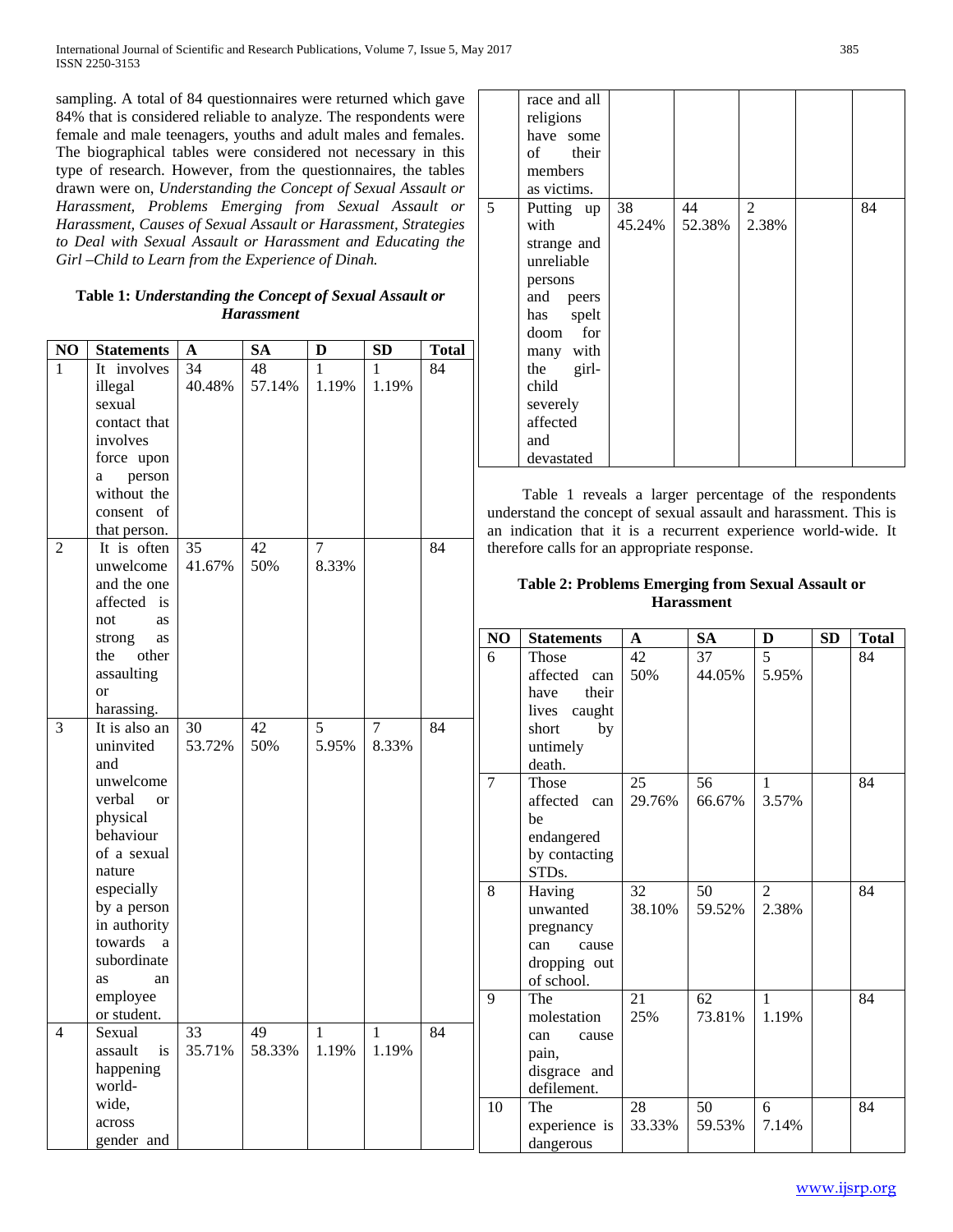|                | for the health<br>of<br>both<br>involved.                                                                                                                                                                                                                                                                                                   |                           |                           |                         |                         |              |          | Table 4: Strategies to Deal with Sexual Assault or<br><b>Harassment</b>                      |                    |                    |                         |                         |              |  |
|----------------|---------------------------------------------------------------------------------------------------------------------------------------------------------------------------------------------------------------------------------------------------------------------------------------------------------------------------------------------|---------------------------|---------------------------|-------------------------|-------------------------|--------------|----------|----------------------------------------------------------------------------------------------|--------------------|--------------------|-------------------------|-------------------------|--------------|--|
|                |                                                                                                                                                                                                                                                                                                                                             |                           |                           |                         |                         |              | NO       | <b>Statements</b>                                                                            | $\mathbf A$        | <b>SA</b>          | D                       | <b>SD</b>               | <b>Total</b> |  |
|                | Table 2 reveals that there are unpleasant consequences<br>attached to persons who are victims of sexual assault and<br>harassment. This understanding places caution on appropriate<br>way to guide against this among all age groups because of its<br>irreversible experiences.<br><b>Table 3: Causes of Sexual Assault or Harassment</b> |                           |                           |                         |                         |              | 18<br>19 | God<br>Love<br>and<br>the<br>holiness<br>attached to<br>the<br>knowledge<br>of God.<br>Avoid | 32<br>38.10%<br>28 | 52<br>61.90%<br>56 |                         |                         | 84<br>84     |  |
| N <sub>O</sub> | <b>Statements</b>                                                                                                                                                                                                                                                                                                                           | $\mathbf{A}$              | <b>SA</b>                 | $\mathbf{D}$            | SD                      | <b>Total</b> |          | ungodly                                                                                      | 33.33%             | 66.67%             |                         |                         |              |  |
| 11             | $\overline{\text{of}}$<br>Lack<br>godly<br>training and<br>modeling.                                                                                                                                                                                                                                                                        | $\overline{29}$<br>34.53% | $\overline{49}$<br>58.33% | $\overline{4}$<br>4.76% | $\overline{2}$<br>2.38% | 84           |          | peer<br>influence<br>and<br>company.                                                         |                    |                    |                         |                         |              |  |
| 12             | Ungodly<br>company and<br>visitation.                                                                                                                                                                                                                                                                                                       | 37<br>44.62%              | 44<br>52.38%              | 3<br>3.57%              |                         | 84           | 20       | Girls<br>should<br>speak with                                                                | 25<br>29.76%       | 59<br>70.24%       |                         |                         | 84           |  |
| 13             | Covetousness<br>of the girl-<br>child<br>on<br>material<br>acquisition.                                                                                                                                                                                                                                                                     | 40<br>47.62%              | 39<br>46.43%              | 5<br>5.95%              |                         | 84           |          | their<br>parents on<br>sexual<br>assault<br>experience                                       |                    |                    |                         |                         |              |  |
| 14             | Reckless and<br>indecent                                                                                                                                                                                                                                                                                                                    | 38<br>45.24%              | 43<br>51.19%              | $\overline{3}$<br>3.57% |                         | 84           |          | early<br>enough.                                                                             |                    |                    |                         |                         |              |  |
|                | lifestyle<br>as<br>seen<br>in<br>dressing and<br>outing etc.                                                                                                                                                                                                                                                                                |                           |                           |                         |                         |              | 21       | Girls<br>should call<br>for<br>help<br>where                                                 | 33<br>39.29%       | 49<br>58.33%       |                         | $\overline{2}$<br>2.38% | 84           |  |
| 15             | of<br>Impact<br>Media-<br>Social media,<br>television,<br>movies, sexy<br>and worldly<br>songs.                                                                                                                                                                                                                                             | 35<br>41.67%              | 41<br>48.81%              | 8<br>9.52%              |                         | 84           | 22       | possible.<br>Use<br>Joseph's<br>style<br>of<br>fleeing<br>once<br>you<br>sense               | 26<br>30.95%       | 56<br>66.67%       | $\overline{2}$<br>2.38% |                         | 84           |  |
| 16             | Putting<br>up<br>with ungodly<br>peers<br>and<br>friends<br>who<br>lure<br>can<br>them.                                                                                                                                                                                                                                                     | 34<br>40.48%              | 48<br>57.14%              | $\overline{2}$<br>2.38% |                         | 84           | 23       | danger.<br>Report<br>Cases<br><b>or</b><br>Instances<br>of Sexual<br>Assault.                | 33<br>39.29%       | 51<br>60.71%       |                         |                         | 84           |  |
| 17             | of<br>Lack<br>caution from<br>parents<br>and<br>older adults<br>on issue of<br>premarital                                                                                                                                                                                                                                                   | 42<br>50%                 | 37<br>44.05%              | 5<br>5.95%              |                         | 84           | 24       | Educate the<br>girl-child<br>on<br>appropriate<br>sex life.                                  | 31<br>36.90%       | 52<br>61.90%       | 1<br>1.20%              |                         | 84           |  |
|                | sex.                                                                                                                                                                                                                                                                                                                                        |                           |                           |                         |                         |              |          | Table 4 attempts to suggest strategies that can be adopted to                                |                    |                    |                         |                         |              |  |

 Table 3 reveals a variety of causes of sexual assault and harassment out of which many are self-inflicted. This shows that some of these causes when avoided can reduce cases of sexual assault and harassment to the barest minimum. Parents, guardians and older adults can be of great help in teaching against indecent lifestyles and behaviors.

 Table 4 attempts to suggest strategies that can be adopted to deal with cases of sexual assault and harassment. Those suggested are accepted with high ratings by the respondents which revealed they are considered helpful. All who have opportunities to deal with the girl-child should continue to give needed care and guidance to deal with this menace.

## **Table 4: Strategies to Deal with Sexual Assault or**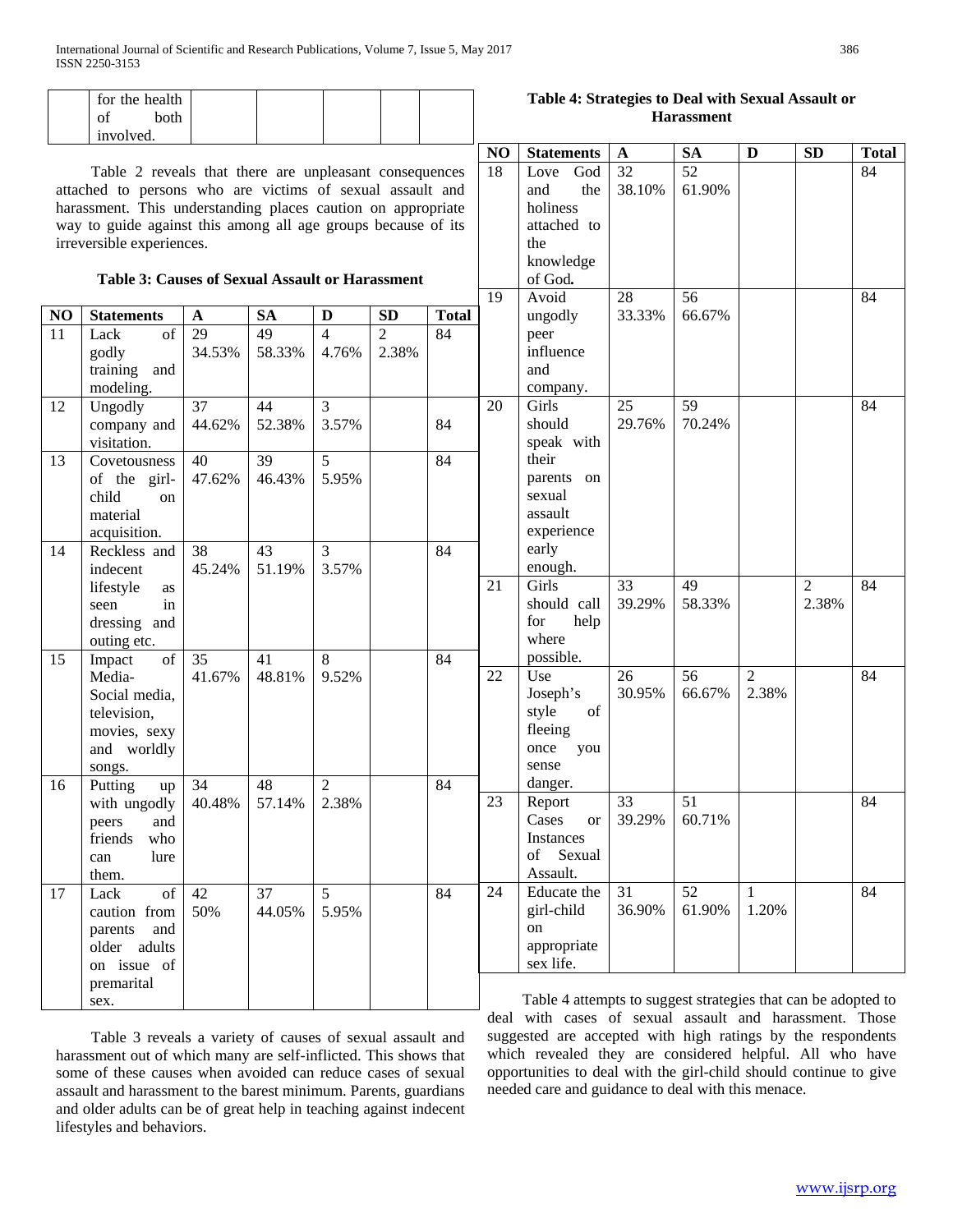54  $64.200$  1  $1.109$  84

## **Table 5: Educating the Girl –Child to Learn from the Experience of Dinah**

**NO Statements A SA D SD Total**

29 34.52%

25 Provide orientation for the girl-child on and the conclusion. From the work, it is obvious that the girlchild is more vulnerable to sexual assault compared to their male counterparts.

#### **REFERENCES**

- [1] "Attitude toward a Girl-Child." (2016). Proclaim. Vol. 52, Number 3&4, July-December, 24-25.
- Ayandokun, Esther O. (2013). Biblical Nurture through Effective Christ Education. Lagos: Gloryline Christian Publications.
- Ayanrinola, Comfort. (2013). Impactive Parenting: God-given Responsibilities. Ibadan: Baptist Press.
- Barna, George. (2001). Real Teen: A Contemporary Snapshot of Youth Culture. Ventura. California: Regal Books.
- Finkelhor, David. "Child Sexual Abuse Statistics." Accessed on 21st July, 2016 @ https://victimsofcrime.org/media/reporting-on-child-sexualabuse/child-sexual-abuse-statistics.
- [6] Foa, E. B., & Riggs, D. S. (1995). Post-traumatic stress disorder following an assault: Theoretical considerations and empirical findings. Current Directions, 4, 61-65.
- Gbadamosi, Olaide. (2016). "Story of Adesewa as narrated by her grandmother who lives in Akure, Ondo State.
- Garland, Jean. (N.D.) Ten Great Reasons why should say No to Sex before Marriage.Zaria: Honey City Press.

[10] The Holy Bible.

- [11] Horton, Ronald A. (editor) (1992). Christian Education: Its Mandate and Mission. Greenville,South Carolina: Journey Forth, A Division of BJU Press.
- [12] Koss, Mary and Mary Achillies, Restorative Justice Responses to Sexual Assault. Applied Research Forum @ National Online Resource Center on Violence against Women as Cited from Coker, D. (2004). "Race, poverty, and the crime-centered response to domestic violence…; Rethinking Our Responses to Intimate Abuse." Violence against Women, 10, 1331-1353).
- [13] Layman, M.J., Gidycz, C. A, & Lynn, S.J. (1996). "Unacknowledged versusacknowledged rape victims: situational factors and post-traumatic stress."
- [14] Journal of Abnormal Psychology, 105 (1), 134-131.
- [15] Okpara, Ijeoma, "Challenges, Future of the Nigerian Girl Child" The Guardian, 11th October, 2015.
- [16] Onaolapo, Sunday Noah. (2016). "An Examination of the biblical View on Premarital Sex: Implications for Marriage and Morality" in Religions' EDUCATOR, Vol, 15, Number 1, April, 117-130.
- [17] Oyelade, 'Seyi. (2012). Strategies for Ministering to the Youth. Lagos: Xplusbranding.
- "Recommended Guidelines for Comprehensive Sexual Assault Response and Prevention on Campus" @ http://oregonsatf.org/wpcontent/uploads/2011/02/Campus-Guidelines-for-Sexual-Assault-Response-Prev\_Lina-.pdf. Accessed on 20th July, 2016.
- [19] Sanusi, Obaja Biodun. (2016)."Impacting Religion on the Girl-Child Education to Foster National Unity" in Religions' EDUCATOR, Vol. 15, Number 1, April, 182-192.
- [20] "Sexual assault and Sexual Harassment" @ e-Merriam- Webster Dictionary via Smartphone.
- [21] "Sexual Assault: What every girl and woman should know…"Accessed on 21st July, 2016 **@** http://www.sackingston.com/Resources/Documents/What%20Every%20Gir l%20and%20Woman%20Should%20Know.pdf.
- [22] Solomon, Jiyah Sunday. (2016). "Religion and Child Abuse: The Christian Perspectives" in Religions' EDUCATOR, Vol, 15, Number 1, April, 83-93.
- [23] "Sexual Assault." Accessed on 21st July 2016. https://www.bravehearts.org.au/files/Facts%20and%20Stats\_updated1 41212.pdf.
- [24] "Violence against the Girl Child" @ http://www.stopvaw.org/violence\_against\_the\_girl\_child Last updated June 2010 and Accessed on 21st July, 2016.
- [25] Withey, C. (2007). Female rape-an ongoing concern: strategies for

|        | $10f$ the girl-child $0f$<br>appropriate | $34.32\%$    | 04.29%       |              | 1.19% |    | $[1]$                                                                                                                                                                                                                                                                                                                                                                                                                                                                                                                                                                                                                                                                                                                                                                                                                                                                                                                                                                                                                                 |
|--------|------------------------------------------|--------------|--------------|--------------|-------|----|---------------------------------------------------------------------------------------------------------------------------------------------------------------------------------------------------------------------------------------------------------------------------------------------------------------------------------------------------------------------------------------------------------------------------------------------------------------------------------------------------------------------------------------------------------------------------------------------------------------------------------------------------------------------------------------------------------------------------------------------------------------------------------------------------------------------------------------------------------------------------------------------------------------------------------------------------------------------------------------------------------------------------------------|
|        | lifestyles<br>that                       |              |              |              |       |    | $[2] % \centering \includegraphics[width=0.8\textwidth]{images/TrDiS/N-Architecture.png} % \caption{The first two different values of the parameter $\Sigma$ and the first two different values of the parameter $1$ and the first two different values of the parameter $1$. The first two different values of the parameter $1$. The first two different values of the parameter $1$. The first two different values of the parameter $1$. The first two different values of the parameter $1$. The first two different values of the parameter $1$. The first two different values of the parameter $1$. The first two different values of the parameter $1$. The first two different values of the parameter $1$. The first two different values of the parameter $1$. The first two different values of the parameter $1$. The first two different values of the parameter $1$. The first two different values of the parameter $1$. The first two different values of the parameter $1$. The first two different values of the$ |
|        | reduces<br>sexual                        |              |              |              |       |    |                                                                                                                                                                                                                                                                                                                                                                                                                                                                                                                                                                                                                                                                                                                                                                                                                                                                                                                                                                                                                                       |
|        | assault.                                 |              |              |              |       |    | $[3]$                                                                                                                                                                                                                                                                                                                                                                                                                                                                                                                                                                                                                                                                                                                                                                                                                                                                                                                                                                                                                                 |
| 26     | Avoid putting up                         | 29           | 55           |              |       | 84 | [4                                                                                                                                                                                                                                                                                                                                                                                                                                                                                                                                                                                                                                                                                                                                                                                                                                                                                                                                                                                                                                    |
|        | with people you                          | 34.52%       | 65.48%       |              |       |    |                                                                                                                                                                                                                                                                                                                                                                                                                                                                                                                                                                                                                                                                                                                                                                                                                                                                                                                                                                                                                                       |
|        | cannot trust or do                       |              |              |              |       |    | [5]                                                                                                                                                                                                                                                                                                                                                                                                                                                                                                                                                                                                                                                                                                                                                                                                                                                                                                                                                                                                                                   |
|        | not know.                                |              |              |              |       |    |                                                                                                                                                                                                                                                                                                                                                                                                                                                                                                                                                                                                                                                                                                                                                                                                                                                                                                                                                                                                                                       |
| $27\,$ | Avoid misuse<br>of                       | 39           | 43           | $\mathbf{1}$ | 1     | 84 |                                                                                                                                                                                                                                                                                                                                                                                                                                                                                                                                                                                                                                                                                                                                                                                                                                                                                                                                                                                                                                       |
|        | freedom<br>where                         | 49.43%       | 65.48%       | 1.19%        | 1.19% |    | [6                                                                                                                                                                                                                                                                                                                                                                                                                                                                                                                                                                                                                                                                                                                                                                                                                                                                                                                                                                                                                                    |
|        | such exist because                       |              |              |              |       |    | [7]                                                                                                                                                                                                                                                                                                                                                                                                                                                                                                                                                                                                                                                                                                                                                                                                                                                                                                                                                                                                                                   |
|        | of its repercussion.                     |              |              |              |       |    | [8                                                                                                                                                                                                                                                                                                                                                                                                                                                                                                                                                                                                                                                                                                                                                                                                                                                                                                                                                                                                                                    |
| 28     | Avoid<br>ungodly                         | 33<br>39.29% | 51<br>60.71% |              |       | 84 |                                                                                                                                                                                                                                                                                                                                                                                                                                                                                                                                                                                                                                                                                                                                                                                                                                                                                                                                                                                                                                       |
|        | with<br>association<br>bad               |              |              |              |       |    | [S                                                                                                                                                                                                                                                                                                                                                                                                                                                                                                                                                                                                                                                                                                                                                                                                                                                                                                                                                                                                                                    |
|        | peer<br>groups/unbelievers.              |              |              |              |       |    |                                                                                                                                                                                                                                                                                                                                                                                                                                                                                                                                                                                                                                                                                                                                                                                                                                                                                                                                                                                                                                       |
| 29     | Providing<br>early                       | 36           | 48           |              |       | 84 | $\mathfrak{u}$                                                                                                                                                                                                                                                                                                                                                                                                                                                                                                                                                                                                                                                                                                                                                                                                                                                                                                                                                                                                                        |
|        | and<br>adequate                          | 42.86%       | 57.14%       |              |       |    | $[1]$                                                                                                                                                                                                                                                                                                                                                                                                                                                                                                                                                                                                                                                                                                                                                                                                                                                                                                                                                                                                                                 |
|        | for<br>the<br>nurture                    |              |              |              |       |    |                                                                                                                                                                                                                                                                                                                                                                                                                                                                                                                                                                                                                                                                                                                                                                                                                                                                                                                                                                                                                                       |
|        | younger girls and                        |              |              |              |       |    | $[1]$                                                                                                                                                                                                                                                                                                                                                                                                                                                                                                                                                                                                                                                                                                                                                                                                                                                                                                                                                                                                                                 |
|        | boys are helpful to                      |              |              |              |       |    |                                                                                                                                                                                                                                                                                                                                                                                                                                                                                                                                                                                                                                                                                                                                                                                                                                                                                                                                                                                                                                       |
|        | build<br>godly                           |              |              |              |       |    |                                                                                                                                                                                                                                                                                                                                                                                                                                                                                                                                                                                                                                                                                                                                                                                                                                                                                                                                                                                                                                       |
|        | foundation.                              |              |              |              |       |    |                                                                                                                                                                                                                                                                                                                                                                                                                                                                                                                                                                                                                                                                                                                                                                                                                                                                                                                                                                                                                                       |
| 30     | A girl-child should                      | 26           | 58           |              |       | 84 | [1]                                                                                                                                                                                                                                                                                                                                                                                                                                                                                                                                                                                                                                                                                                                                                                                                                                                                                                                                                                                                                                   |
|        | given needed<br>be                       | 30.95%       | 69.05%       |              |       |    |                                                                                                                                                                                                                                                                                                                                                                                                                                                                                                                                                                                                                                                                                                                                                                                                                                                                                                                                                                                                                                       |
|        | orientation<br>to                        |              |              |              |       |    | [1]                                                                                                                                                                                                                                                                                                                                                                                                                                                                                                                                                                                                                                                                                                                                                                                                                                                                                                                                                                                                                                   |
|        | become<br>valued,                        |              |              |              |       |    | $[1]$                                                                                                                                                                                                                                                                                                                                                                                                                                                                                                                                                                                                                                                                                                                                                                                                                                                                                                                                                                                                                                 |
|        | cherished,<br>make                       |              |              |              |       |    |                                                                                                                                                                                                                                                                                                                                                                                                                                                                                                                                                                                                                                                                                                                                                                                                                                                                                                                                                                                                                                       |
|        | informed decisions                       |              |              |              |       |    | [1]                                                                                                                                                                                                                                                                                                                                                                                                                                                                                                                                                                                                                                                                                                                                                                                                                                                                                                                                                                                                                                   |
|        | about<br>her<br>life,                    |              |              |              |       |    |                                                                                                                                                                                                                                                                                                                                                                                                                                                                                                                                                                                                                                                                                                                                                                                                                                                                                                                                                                                                                                       |
|        | career, who<br>to                        |              |              |              |       |    |                                                                                                                                                                                                                                                                                                                                                                                                                                                                                                                                                                                                                                                                                                                                                                                                                                                                                                                                                                                                                                       |
|        | marry and what to                        |              |              |              |       |    | [1                                                                                                                                                                                                                                                                                                                                                                                                                                                                                                                                                                                                                                                                                                                                                                                                                                                                                                                                                                                                                                    |
|        | become in life                           |              |              |              |       |    | Ť1                                                                                                                                                                                                                                                                                                                                                                                                                                                                                                                                                                                                                                                                                                                                                                                                                                                                                                                                                                                                                                    |
|        |                                          |              |              |              |       |    |                                                                                                                                                                                                                                                                                                                                                                                                                                                                                                                                                                                                                                                                                                                                                                                                                                                                                                                                                                                                                                       |

 Table 5 provided additional options on what the girl-child should take note and avoid in order not to become victim of sexual assault and harassment. The responses gave high support for the suggestions.

### IX. CONCLUSION

 This paper has presented sexual assault and sexual harassment to mean the same. Both have the tendency of force sexual relationship most common with younger girls called the girl-child in this study. The case of Dinah was examined to serve as warning for younger generation on appropriate company and movement. The paper shared true life story of Adesewa who was violated at age twelve and for about four years before it was known by the mother. The paper also presented some causes of sexual assault, towards avoiding the trouble of sexual and educating the girl-child to learn from the experience of Dinah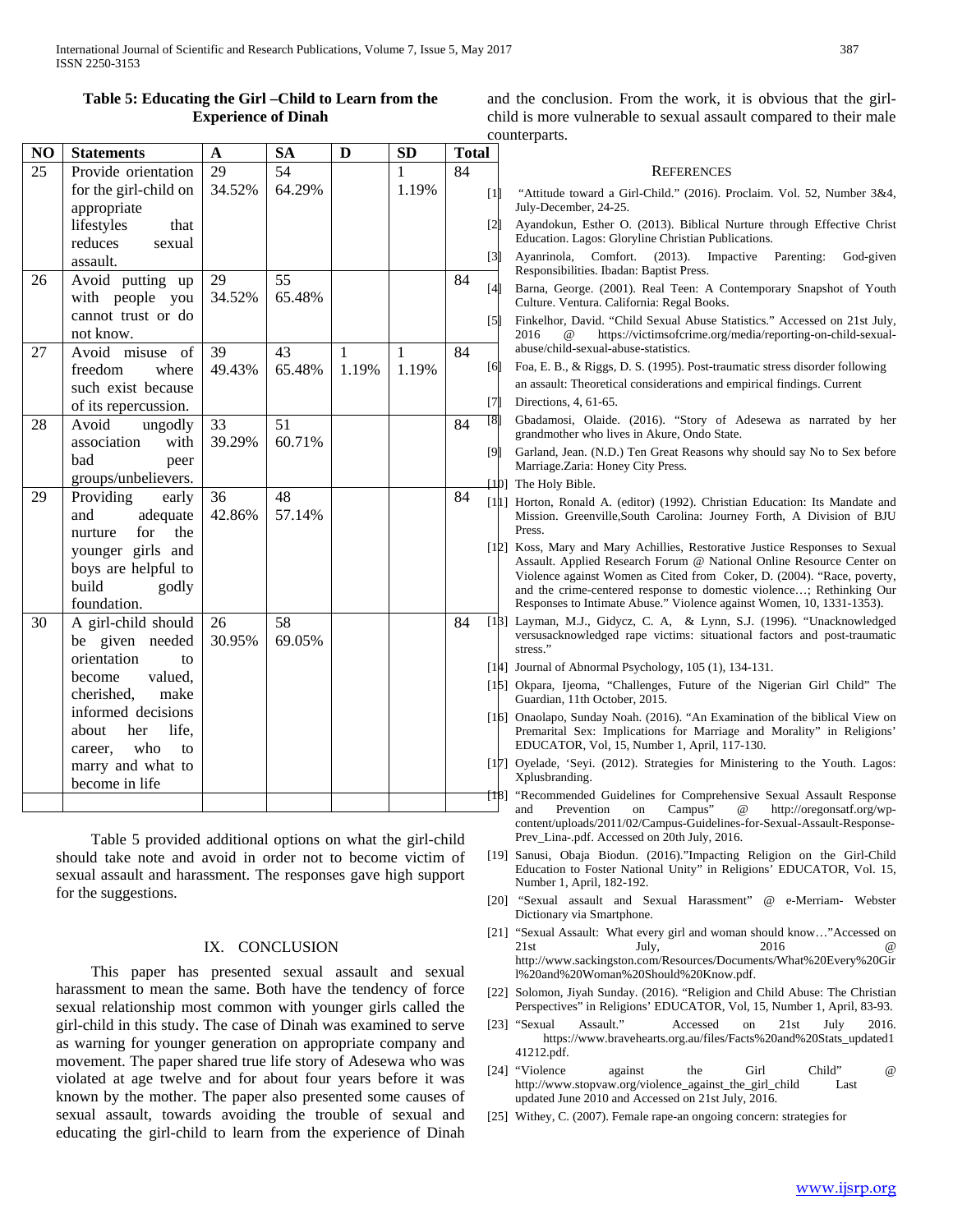improving reporting and conviction levels. Journal of Criminal Law, 71,54- 87.

- [26] "The Worth of a Girl-Child." (2016). Proclaim. Vol. 52, Number 3&4, July-December, 25-27.
- [27] Wyatt, G.E., Notgrass, C.M. & Newcomb, M. (1990). "Internal and external mediators of women's rape experiences." Psychology of Women Quarterly, 14, 153-176.
- [28] Young, Edwin B. (2004). How to Keep Your Children from Running Your Life. Nashville: First Warner Books Printing.

#### **AUTHORS**

**First Author** – Dr Esther O. Ayandokun has been in the teaching profession for close to three decades. She holds a Doctor of Philosophy in Educational Administration from the Nigerian

Baptist Theological Seminary, Ogbomoso, Oyo State, Nigeria in 2006. She received further training and post-PhD exposure at SWBTS, Forth-Worth, Texas and Dallas Baptist University, Dallas, USA in 2011. She has authored some books and published in learned journals. She is also a conference speaker and facilitator. She lectures presently at Baptist College of Theology, Lagos, Nigeria having served in various academic and administrative positions. She is a member of some learned academic bodies such as the National Association for the Study of Religions and Education; International Council for Higher Education; Society of Professors in Christian Education (SPCE), USA and some others. She is presently an Associate Professor in Christian Education.

## APPENDIX: **SAMPLE QUESTIONNAIRE ON DINAH AND HER EXPERIENCE OF SEXUAL ASSAULT IN GENESIS 34: LESSONS FOR THE GIRL-CHILD IN THE CONTEMPORARY SOCIETY**

### *Introduction*

I bring greetings to you in the name of our Lord and Saviour Jesus Christ and pray that the abundant grace of God remain sufficient for you. Amen. I humbly request that you spend few minutes now to please quickly respond to this questionnaire. Doing that is greatly appreciated and it shows your commitment to the subject above. The information provided is for research purpose and the result will assist in providing right guidance for the girl-child in the contemporary society. You are an instrument that God will use. Amen. Thanks and God bless you.

## *Humbly Yours in Christ, Ayandokun, Esther O. 0802-6232-822* **NOTE: Please return this to the usher or the researcher today, do not take home please.**

### Section A: Biographical Data:

**Name: (Optional):\_\_\_\_\_\_\_\_\_\_\_\_\_\_\_\_\_\_\_\_\_\_\_\_\_\_\_\_\_\_\_\_\_\_\_\_\_\_\_\_\_\_\_\_\_\_\_\_\_\_\_\_\_\_\_\_\_\_\_\_\_\_\_\_\_**

## **Gender: \_\_\_\_\_\_\_\_\_Are you single or married? (underline)\_\_\_\_\_\_\_\_\_\_\_\_\_\_\_\_\_\_\_\_\_\_\_\_\_\_\_\_\_\_\_**

Age Range: (Approximate):

**SECTION B: Read through the statements below and tick your conviction using**  $(\sqrt{})$  **SA= Strong Agree; A= Agree; D= Disagree** and SD= Strongly Disagree.

| S/N            | <b>STATEMENTS</b>                                                                        | A | <b>SA</b> | D | <b>SD</b> |
|----------------|------------------------------------------------------------------------------------------|---|-----------|---|-----------|
| $\mathbf{A}$   | <b>Understanding the Concept Sexual Assault or Harassment</b>                            |   |           |   |           |
| 1              | It involves illegal sexual contact that involves force upon a person without the consent |   |           |   |           |
|                | of that person.                                                                          |   |           |   |           |
| $\overline{2}$ | It is often unwelcome and the one affected is not as strong as the other assaulting or   |   |           |   |           |
|                | harassing.                                                                               |   |           |   |           |
| 3              | It is also an uninvited and unwelcome verbal or physical behaviour of a sexual nature    |   |           |   |           |
|                | especially by a person in authority towards a subordinate as an employee or student.     |   |           |   |           |
| 4              | Sexual assault is happening world- wide, across gender and race and all religions have   |   |           |   |           |
|                | some of their members as victims.                                                        |   |           |   |           |
| 5              | Putting up with strange and unreliable persons and peers has spelt doom for many with    |   |           |   |           |
|                | the girl-child severely affected and devastated                                          |   |           |   |           |
| B              | <b>Problems Emerging from Sexual Assault or Harassment</b>                               |   |           |   |           |
| 6              | Those affected can have their lives caught short by untimely death.                      |   |           |   |           |
| 7              | Those affected can be endangered by contacting STDs.                                     |   |           |   |           |
| 8              | Having unwanted pregnancy can cause dropping out of school.                              |   |           |   |           |
| 9              | The molestation can cause pain, disgrace and defilement.                                 |   |           |   |           |
| 10             | The experience is dangerous for the health of both involved.                             |   |           |   |           |
| $\mathbf C$    | <b>Causes of Sexual Assault or Harassment</b>                                            |   |           |   |           |
| 11             | Lack of godly training and modeling                                                      |   |           |   |           |
| 12             | Ungodly company and visitation                                                           |   |           |   |           |